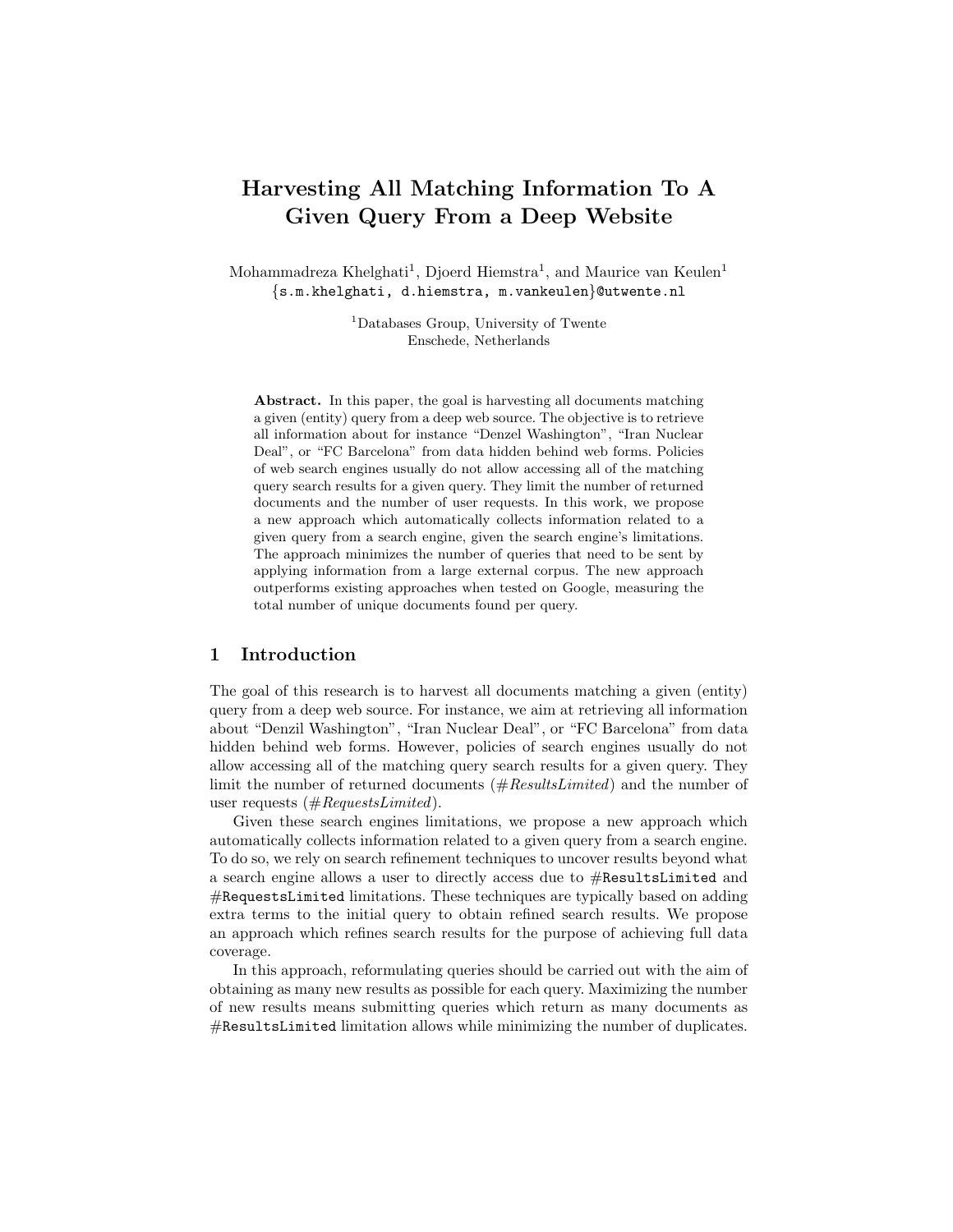Minimizing duplicates becomes complicated with the presence of ranking bias and query bias [3]. Search engine's ranking algorithms (e.g. Google Page-rank) and selection of the initial query favour some documents more than others to be returned by the search engine.

To meet this challenge, techniques from Deep Web harvesting [1, 12, 10, 4, 2], Query-Based Sampling [5, 3], Topical Crawling, [14, 16], and Query Expansion [6, 13, 7–9] are studied. Based on these studies, several approaches are suggested, implemented, and compared in this paper. We test our approaches on Google, which claims to search 100 PB of Web data  $(60 \text{ trillion URLs})^1$ . Google imposes both #ResultsLimited and #RequestsLimited, and ranking bias through its Page-Rank algorithm.

## 2 Suggested Approach

To reach this data coverage, we send automatically generated queries to a search engine's API with the goal of retrieving all documents that contain a given entity with a minimum amount of query submissions. We compare the approaches by their capabilities to deal with #ResultsLimited and #RequestsLimited. The comparison is based on the average number of queries submitted to retrieve all documents for a given query.

We distinguish two kinds of approaches. Section 2.1 describes ideal approaches, for which we estimate the number of queries needed in ideal (simulated) conditions. Section 2.2 describes approaches in which queries are reformulated by using an external corpus.

#### 2.1 Ideal Approaches

The approach mentioned in this section is desirable or perfect but not easily realized. This is investigated with the sole purpose of improving the comparison of the introduced approaches.

Oracle Perfect Approach To achieve a full data coverage on a given entity in a search system with the #ResultsLimited and #RequestsLimited limitations, the perfect approach is the one which returns not only the maximum possible number of documents but also only unique ones for each request. To have a complete coverage in this situation, it is adequate to send only the  $|CollectionSizeForQuery|$  number of requests. In reality, this is not easily reach-<br>allowedDocsToBeV isited number of requests. In reality, this is not easily reachable. To do so, you need to know the exact mechanism of search engine ranking algorithm. Then, you might be able to divide the collection into exactly  $\frac{||ColectionSizeForQuery||}{allowedDocToBeVisited}$  sub-collections. In addition to the knowledge of ranking algorithm, you might need additional information. For instance, if a ranking algorithm is based on terms frequencies, you need to know all the term frequencies

<sup>&</sup>lt;sup>1</sup> Official Google Blog: http://googleblog.blogspot.nl/2008/07/we-knew-web-wasbig.html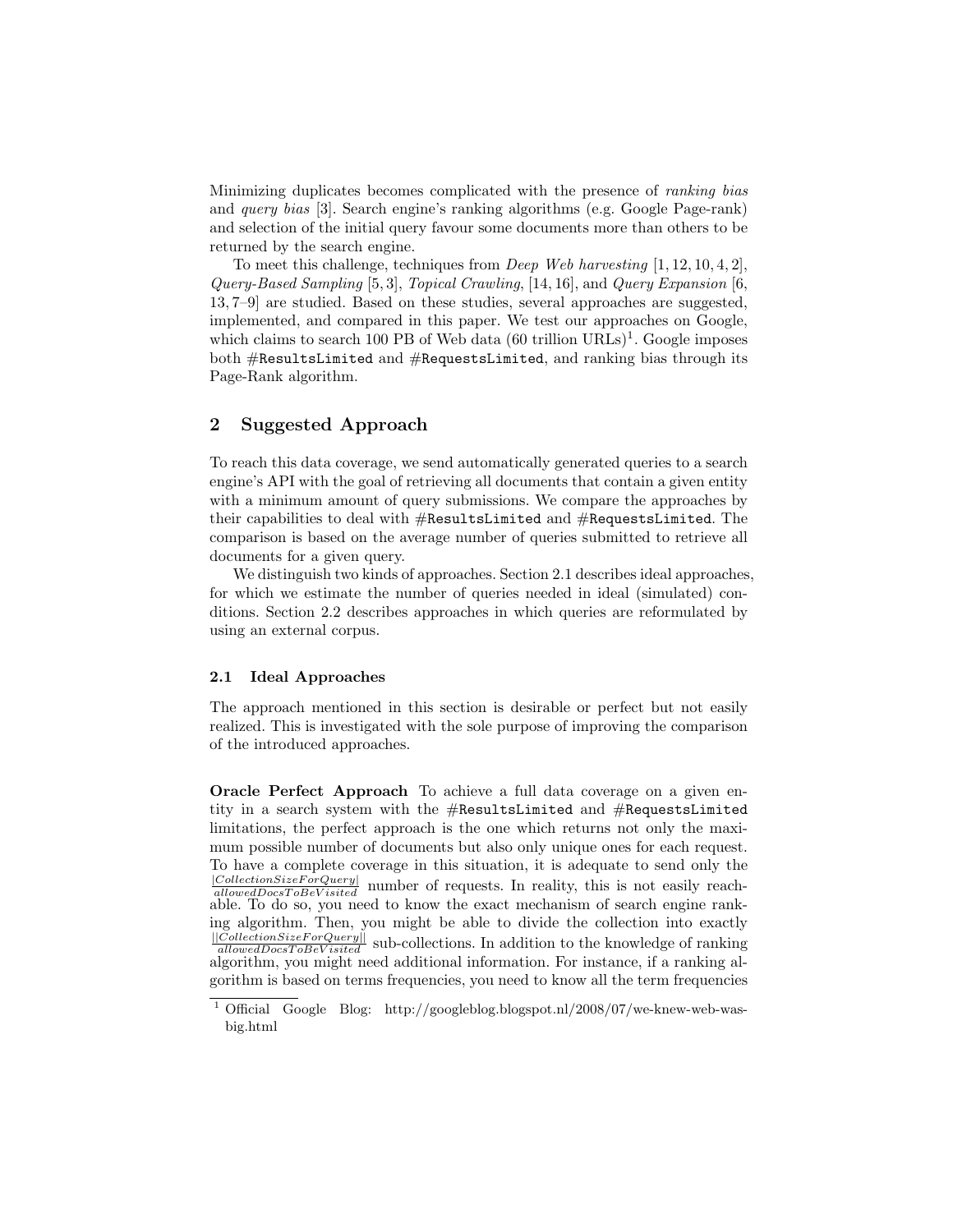beforehand. This kind of information is only accessible when you have full index access.

## 2.2 List-Based Query Generation Approach

In these approaches, the terms to be added to the seed query are selected from a list of words. This list is generated from an external corpus and includes the frequencies in that corpus. In this paper, this list is extracted from the ClueWeb09 dataset, which is a web crawl containing nearly 500 million English pages [15]. Selecting terms from the list of terms and their corresponding document frequencies can be performed in different methods. In the following, these methods are further explained and studied.

List-Based Most/Least Frequent Approach Although primitive, choosing the most or least frequent words from a list are possible options in selecting terms. As the ClueWeb dataset is not a topic-specific corpus, the most frequent words from this corpus are highly probable to be also general in all other not topic-specific corpora.

Pre-determined Frequency Based Approach While submitting the most frequent terms increases the chance of reaching the maximum number of returned results and the least frequent ones increases the probabilities of generating fewer duplicates, it is of a great interest to investigate the likelihood of finding a term frequency which creates a trade-off between these two. To do so, statistical formulas are applicable. If events  $A$  and  $B$  are independent, then the probability of them both occurring is the product of the probabilities of each occurring  $(P(A\&B) = P(A) * P(B)$ . With samples smaller than 10 percent of the collection, we can assume two posing query processes as statistically independent events ("The 10% Condition"). Then, the probability of having an overlap between two queries equals with the multiplication of the probability of each query. This is shown in Formula 1.

$$
\frac{|MatchingDocs \cap ReturnedDocs|}{|SearchEngineering|} = \frac{|MatchingDocs|}{|SearchEngineering|} * \frac{|ReturnedDocs|}{|SearchEngineering|}
$$
\n
$$
|ReturnedDocs| = \frac{l * |SearchEngineering|}{|MatchingDocs|} | (|MatchingDocs \cap ReturnedDocs| = l)
$$
\n(1)

With the knowledge of targeted search engine's index size, and also the number of documents matching seed query, through Formula 1, one can determine the frequency of another query for which the overlap of this query and the seed query equals the number of documents allowed to be visited. This means with information on the seed query, returned results and search engine size, a term can be found to formulate a new query returning at least the same number of results that are allowed to be visited. This enables avoiding the permanent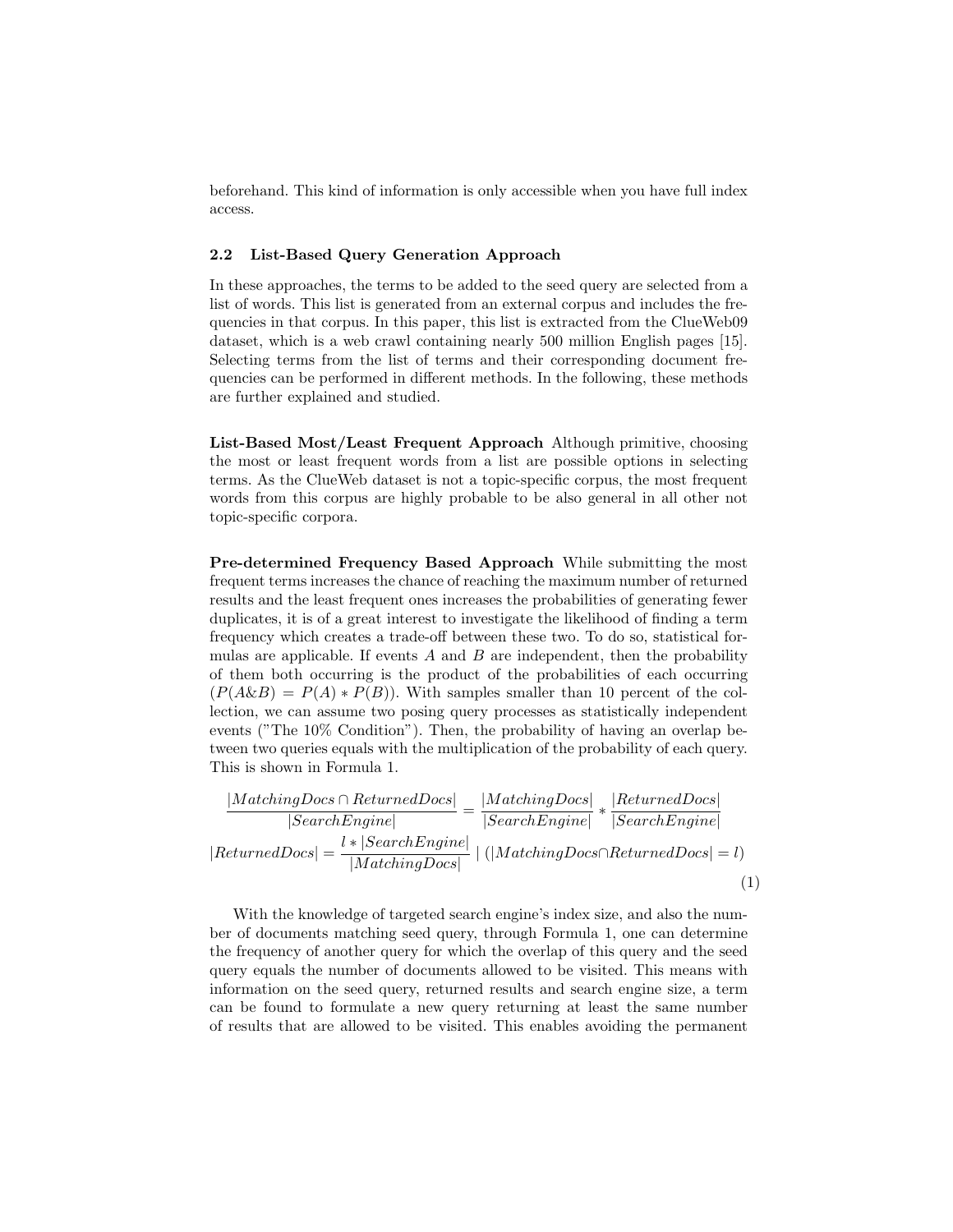presence of the same highly ranked documents among the results and creates a higher chance in collecting more new documents in each trial. If the size of search engine is unknown, as discussed in [11], the size can be estimated by only using a few number of generated samples from search engine.

As pointed out, applying this formula to our case requires information on terms document frequencies. To access this information from the targeted search system, we should download all its content and count all the terms document frequencies. If this was possible, there was no need for introducing these approaches. Instead, we can use pre-computed terms document frequencies from an external corpus. In this paper, as we test our approaches on Google, we use the ClueWeb dataset. However, the size difference between the ClueWeb and Google should be considered to be able to apply the formula. The easiest solution is to include different sizes in the calculations. For example, assuming  $Size^{SearchEngineering} = 10^9$ , the number of English documents in ClueWeb as  $5 \times 10^8$ , *limitedResults* = 100, and  $|MatchingDownents|$  for a given query to be  $4 \times 10^5$ , the following calculation could provide us with a term document frequency that has higher chance to result in samples of our desired size:  $\frac{100}{10^9} = \frac{4 \times 10^5}{10^9} * \frac{x}{5 \times 10^8} \implies x = 125000$ . In this paper, we refer to this approach as LB-FixedFreq. approach.

## 3 Experiments and Results

#### 3.1 Experiments Settings

Test Search Engine In these experiments, Google as the biggest web search engine with one of the most complicated ranking algorithms is considered as our test search engine. As the only necessary feature for applying any of these suggested approaches is the support of keyword-search interface, targeting Google does not limit our findings only to Google.

Entities Test Set In our experiments, we used four different entities ("Vitol", "Ed Brinksma", "PhD Comics", and "Fireworks Disaster") to test and compare the suggested approaches. We tried to include entities representing different types of entities; Company, Person, Topic, and Event. In addition to difference in type, we tried to cover queries with different estimated results sets sizes.

#### 3.2 Results

In this section, the results of applying the introduced approaches in Section 2 to the test entities (Section 3.1) are presented. The Figure 1 compares the performances of all the approaches for one of the test entities in the test set. This is a straight forward task as it is only required to compare the number of retrieved documents by each approach. However, to compare the approaches' performances on all the test cases, we calculate their average distances from the Oracle Perfect approach. In Figure 3, the performances of all the approaches for all the entities in the test set are compared with the Oracle Perfect approach.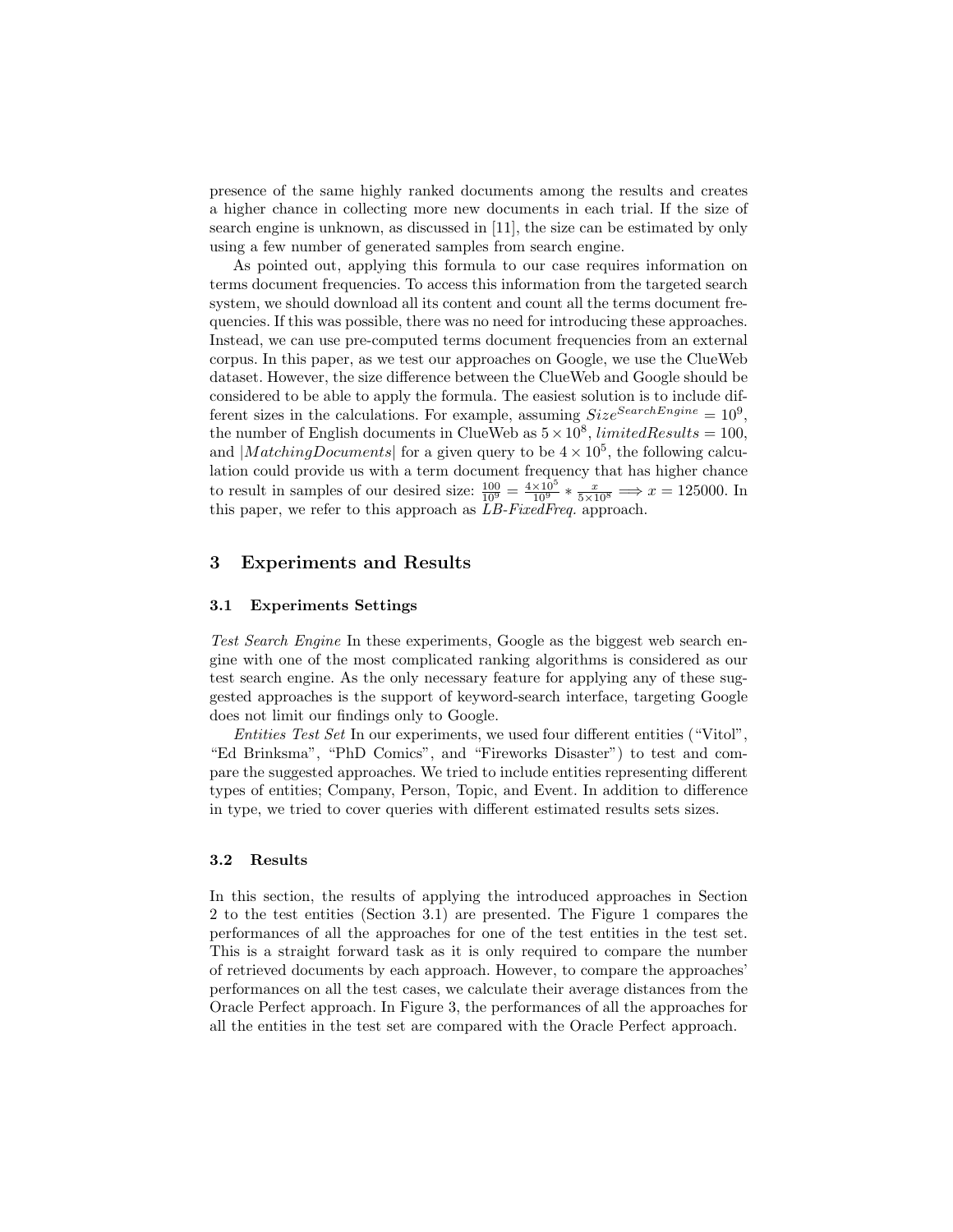

Fig. 1. Average Performance For All One Entity



Fig. 2. Sample Sizes and Duplicates For Approaches For One Entity

As it is shown in Fig 3, the LB-FixedFreq. approach performs better than Most-freq. and Least-Freq. approaches. This approach submits queries which result in fewer duplicates than LB-MostFreq. approach while having bigger sample sizes in regards to the Least-Freq approach. This is observable from Figure 2. The right image in this figure shows the number of duplicates resulted from submitting all the queries formulated by adding a term to the initial query (given entity). The left picture shows the corresponding sample size for each of these queries. From comparing these two images, we can conclude that a trade-off between the big sample sizes and number of duplicates is the key to the LB-MostFreq. approach's better performance. In this approach, finding a specific frequency leads to a trade-off between sample sizes and number of duplicates.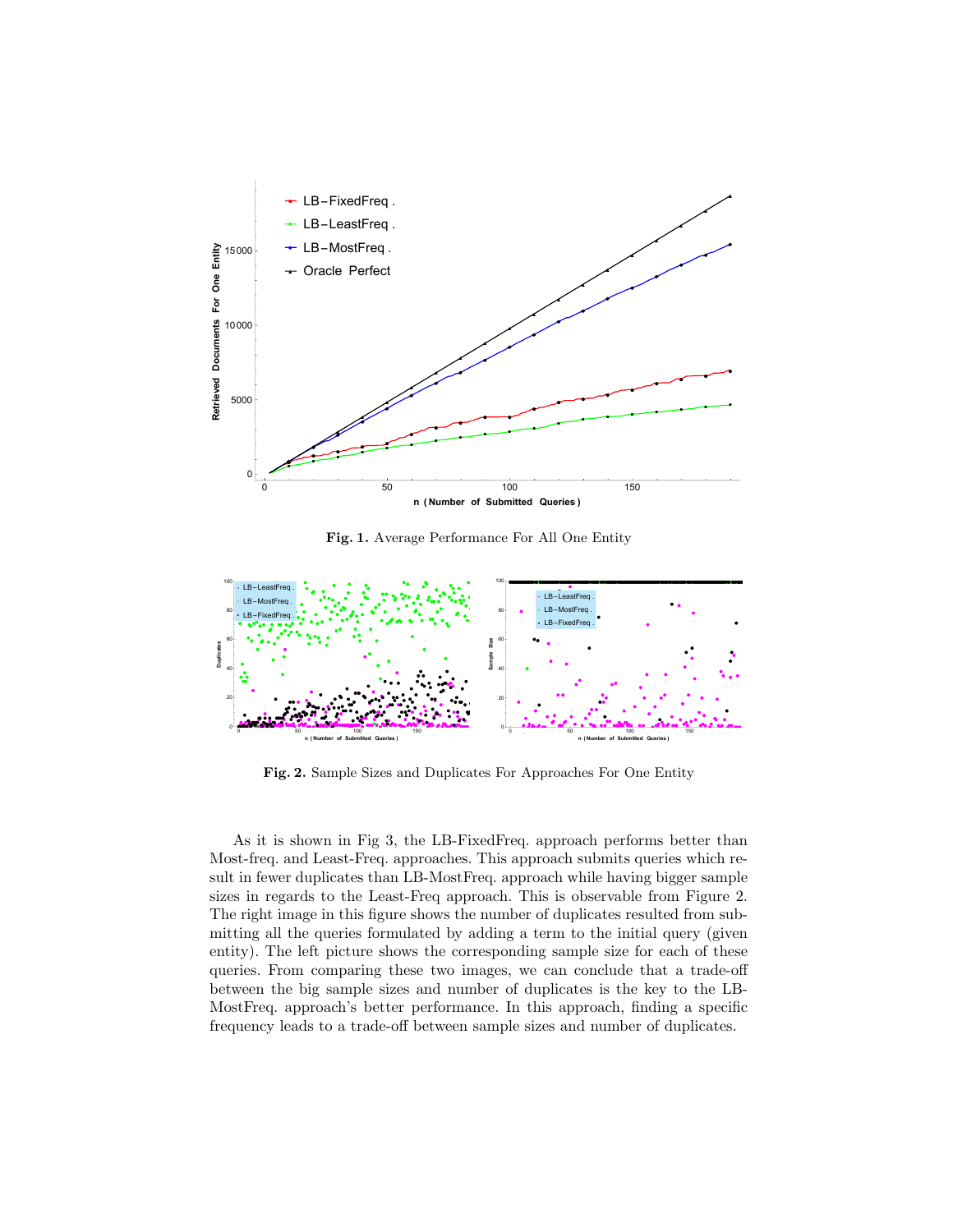

Fig. 3. Average Performance For All The Entities

# 4 Conclusion and Future Work

In this work, we assessed different query generation mechanisms for harvesting a web data source to move forward towards achieving a full data coverage on a given (entity) query. From the experiments, we found that the key to success in these approaches is to send queries which result in the maximum possible number of results with the minimum possible number of documents downloaded in previous query submissions. To have this success factor, we suggested three different approaches based on different frequencies. Among these approaches, the LB-FixedFreq. performed better than the others.

Future Work In addition to the frequency of terms extracted from an external corpus, we can include terms present in the previously retrieved documents to select the best next query to submit. The frequency of these terms could also be applied for a more efficient query expansion technique.

### 5 Acknowledgement

This publication was supported by the Dutch national program COMMIT.

## References

1. Manuel Alvarez, Juan Raposo, Alberto Pan, Fidel Cacheda, Fernando Bellas, and ´ Víctor Carneiro. Deepbot: a focused crawler for accessing hidden web content.